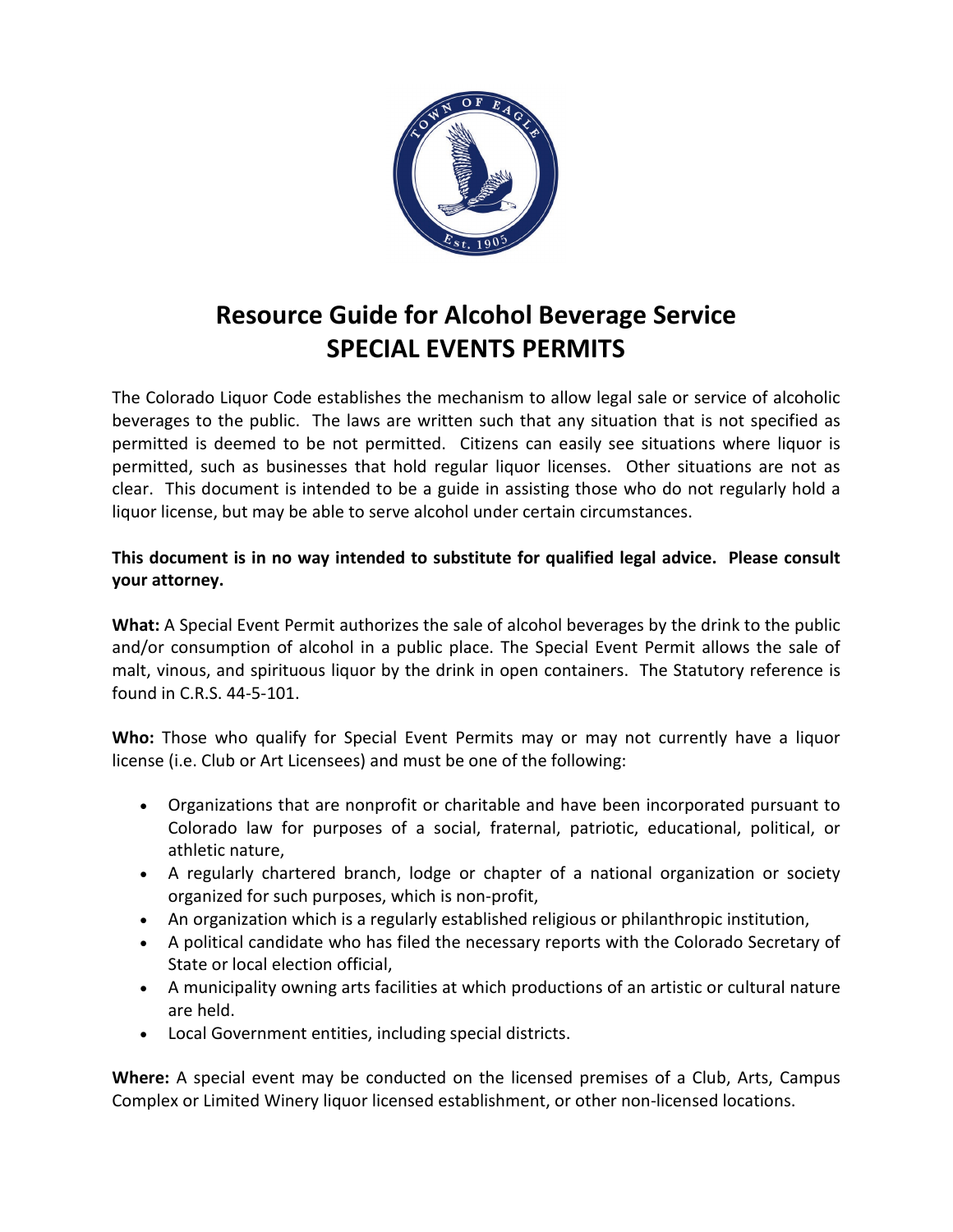**How:** The applicant must submit the following documents to the Town Clerk's office at least 45 days prior to the event.

- The appropriate document proving eligibility to conduct an event, usually a Certificate of Good Standing from the CO Secretary of States website will suffice.
- A property rental agreement, lease or letter of possession, which provides that the location may be used for event purposes being held by the applying entity.
- An outlined diagram of the proposed area, specifying dimensions and the method which will be used to control access.
- A completed Special Event application, including both state and local forms (if applicable).
- Appropriate fees.

**When:** The event must be held on the date, time, and location specified in the application and may not be changed. Fifteen event days are allowed per calendar year and may be held separately or in any combination. If an event is canceled, the application fees and the day(s) are forfeited. Sales may occur between the hours of 5 a.m. and midnight of the day specified for a 3.2% beer permit; and between the hours of 7 a.m., of the day specified, and 2 a.m. of the following day for malt, vinous and spirituous permits.

The Special Event Permit and an appropriate Minor Warning Sign must be conspicuously displayed during the event. Sandwiches or other food snacks shall be available during the hours of alcohol sale and service.

# **Events Exempt from Special Events Permit Requirements**

There are situations where alcoholic beverages may be served without holding a Special Events Permit. Statutory reference for this exemption is found in C.R.S. 44-5-108. In order to qualify, all of the following criteria must be met:

1. The host entity must qualify to hold a Special Events Permit. Criteria are listed in the Special Events Permit section of this document. The host should be prepared to provide documentation to prove eligibility upon request by any law enforcement official.

2. Attendance to the event must be limited to members of the host entity and its guests only. Any host should know, in advance of the event, individual persons who are invited to attend. Most host entities will have regular membership lists. Some hosts, such as a political candidate, may not have such a list. Regardless of the source, invitations to the event must be pre-determined and available in writing if requested by law enforcement officials. The number of guests must be reasonable and may not be unlimited. Please see the Private Party section below for more discussion on qualifications for invited guests.

3. The event must be on private property not accessible by the public. There must not be a liquor license on this property. Areas normally open to the public, such as parks or city facilities, may qualify as private through an appropriate legal document (such as a Special Use Permit) giving the sponsor exclusive use of the area for the duration of the event. Adequate